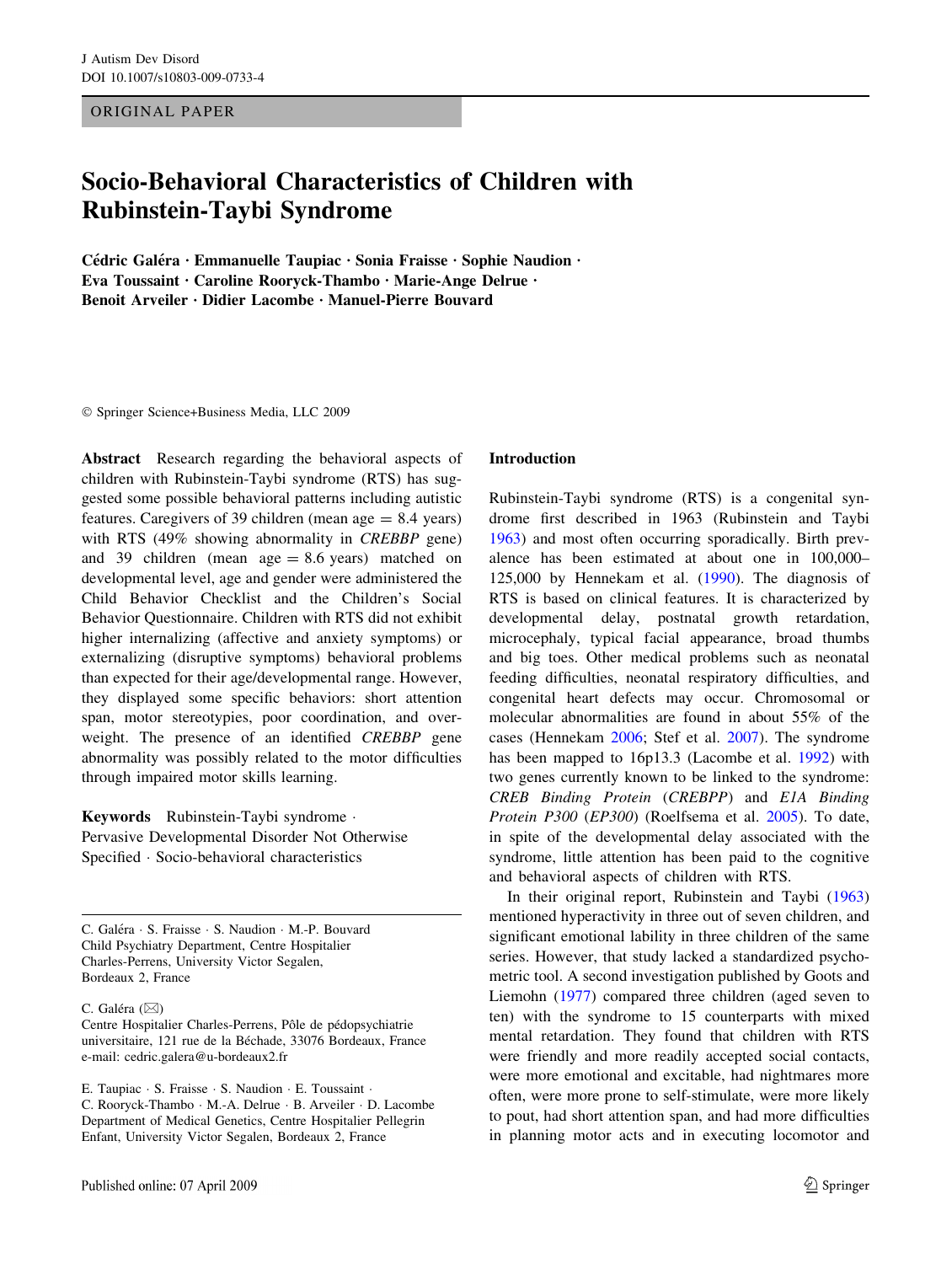oculomotor skills. Inferences from this survey were somewhat limited by the small sample size.

Another study by Stevens et al. ([1990\)](#page-8-0) described the natural history of 50 individuals with RTS (mean age of 8.1 and age range from 1 to 26.5). Thirty-seven individuals underwent psychological testing with an average Intelligence Quotient (IQ) of 51 (range from 30 to 79). Families of individuals with RTS completed a questionnaire about the behavior of their child. A short attention span was described in 90% of the individuals. 65% of the responders reported unusual behaviors (primarily self-stimulatory such as rocking, spinning, and hand-flapping). 46% of the families reported that their child disliked loud sounds and did not tolerate crowds because of noise. Families further completed the Inventory for Client and Agency Planning. This tool provides a maladaptive behavior index and showed that 10% of individuals experienced a significant maladaptive behavior problem. Families also claimed their children to be loving, friendly and happy. The study, however, was limited by the lack of control group and by the psychometric tool used, which did not afford comparisons with psychiatric validated instruments.

A survey conducted by Hennekam et al. ([1992\)](#page-8-0) focused on the psychological aspects of 45 Dutch subjects with RTS (mean age of 13 and age range from 4.3 to 34.6). For 40 subjects, cognitive assessment showed an average IQ of 35.6 (range from 25 to 79). Behavioral data were available for 37 individuals as assessed by the Child Behavior Checklist (CBCL). The most frequently reported behavioral problems were "acts too young for age" (86%), "can't concentrate" (76%), and "poorly coordinated, clumsy'' (73%). The only autistic-like behavior found with the CBCL was ''likes to be alone'' (68% of the subjects) and was stated by the families as the way their children coped with too much noise and crowds. ''Overweight'' was also found in numerous subjects (46%), predominantly in females. ''Sudden changes in mood'' and ''temper tantrums'' were found in 46% and 41% respectively. Although considered frequent in the Goots and Liemohn survey [\(1977](#page-8-0)), ''nightmares'' and ''troubles with sleeping'' were found in only four and seven patients respectively. Subjects with RTS were also shown to have good communication skills and social competencies, possibly higher than those of subjects with other causes of mental retardation. However, due to the absence of a comparison group, the authors could not determine whether their findings were specific for RTS.

In a more recent investigation, Levitas and Reid ([1998\)](#page-8-0) reported on the psychiatric evaluations of a clinical sample of 13 adult patients with RTS referred for behavioral problems. The diagnoses clustered into mood disorders and the tic/obsessive compulsive disorder spectrum. One subject also met the diagnosis of pervasive developmental disorder not otherwise specified (PDDNOS). Because the sample was highly selected (severely retarded referrals for psychiatric evaluation), and due to the lack of control group, no inferences were drawn regarding the prevalence of psychiatric disorders in subjects with RTS. Interestingly, a review and case study (Hellings et al. [2002\)](#page-8-0) described the case of an adult female (aged 39) who presented with symptoms of severe over-activity, short attention span, mood lability, and aggressive outbursts in a cyclical pattern. Diagnostic criteria for PDDNOS were also met in this patient. These reports in adults therefore support a potential link between RTS and the mood disorders/obsessive compulsive disorder spectrum.

Taken together, these findings suggest a possible pattern of behavioral difficulties in children and adults with RTS. It seems relevant to focus on childhood behavioral characteristics of children with RTS since they might represent a phenotypic indicator of subsequent psychiatric conditions. To date, studies have failed to determine whether the childhood behavioral features in individuals with RTS differ from those found in children with a comparable level of cognitive impairment due to unidentified causes. Hence it has not been proved whether there is a specific behavioral profile in children with RTS, or if behavioral manifestations in such children are rather due to the developmental delay related to non-specific brain dysfunction.

We report an observational study focusing on sociobehavioral variables in children with RTS compared to a Developmental Quotient (DQ) and chronological agematched control group. Our aim was to determine whether there is a specific pattern of behaviors in children with RTS.

## Method

# Participants

Participants included 39 children and adolescents with RTS (16 males and 23 females) and a control group of 39 subjects matched on gender, chronological and DQ (16 males and 23 females). Subjects with RTS were prospectively recruited (between December 2003 and January 2008) from families who participated in the meetings of the French RTS Association ( $N = 13$ ) and from the university department of medical genetics in Bordeaux hospital in France  $(N = 26)$ . Inclusion required a confirmed diagnosis of RTS made by two expert geneticists from Bordeaux hospital. Only classic cases were considered and all patients fulfilled strict diagnostic criteria. Molecular testing (Denaturing High Performance Liquid Chromatography and CREBBP gene sequencing) was performed in all subjects. Molecular abnormalities in the CREBBP gene were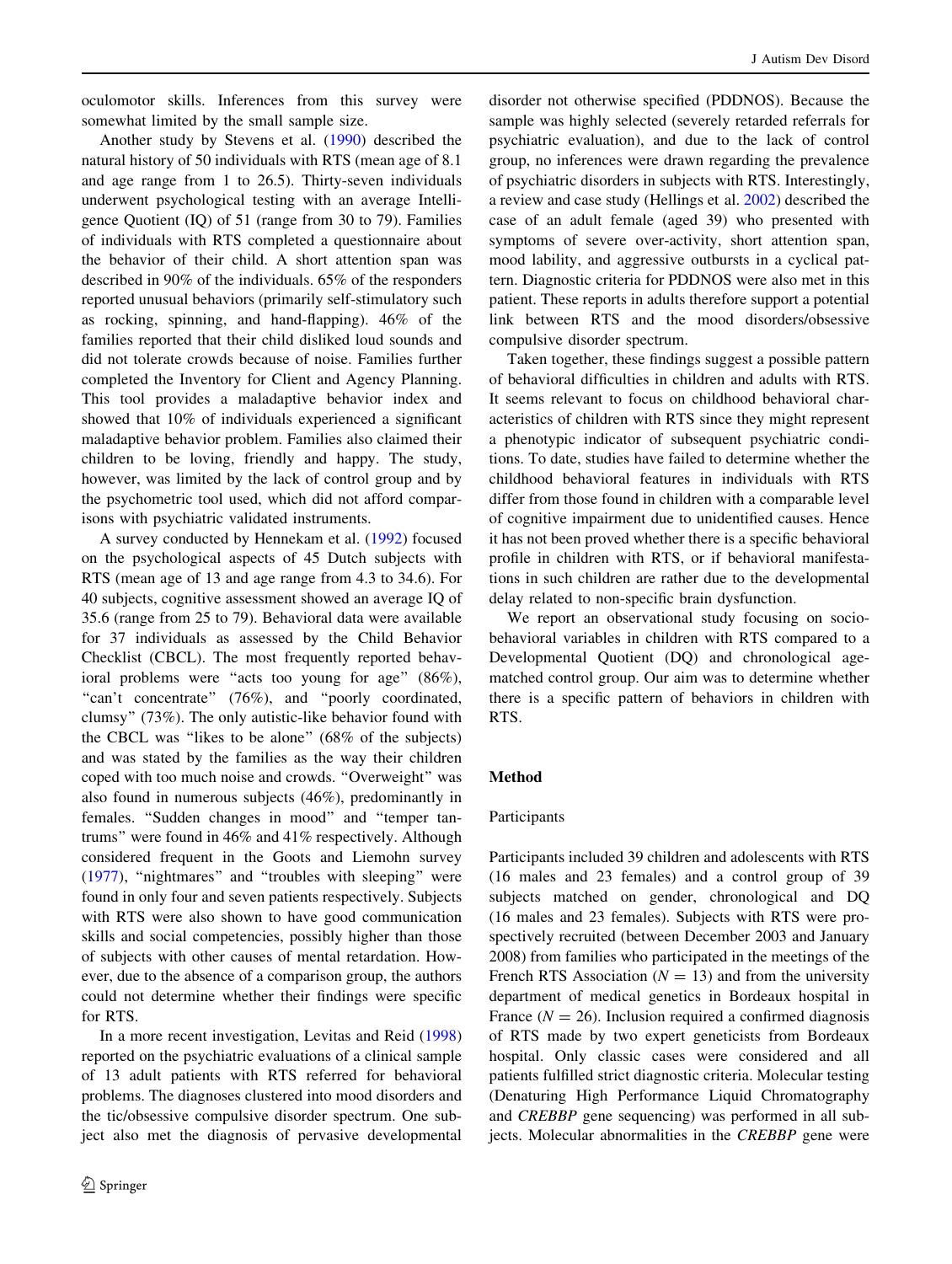found in 49% of the cases: nonsense mutation  $(N = 4)$ , missense mutation  $(N = 3)$ , mutation with frame shift (deletion or insertion)  $(N = 8)$ , splice site mutation  $(N = 3)$ , and complete gene deletion  $(N = 1)$ .

Participants from the control group were recruited from the university department of medical genetics in Bordeaux hospital (France), at the same time as cases. Exclusion criteria for the control group were (i) presenting an identified neurogenetic disorder, (ii) presenting a primary diagnosis of pervasive developmental disorder or psychosis, (iii) presenting an organic etiology for developmental delay.

Parents were invited to fill out self-administered questionnaires about the socio-behavioral features of their children. The study was conducted in accordance with the French RTS association and conformed to the French bioethics and clinical research and data protection legislation. All data were de-identified. The data were collected during routine medical and psychological management, and there was no supplementary medical procedure mandated by the study. Written consent for genetic testing was obtained for all subjects, as requested by the French legislation.

# Measures

To evaluate socio-behavioral characteristics in our sample, we used the CBCL (Achenbach [1991;](#page-7-0) Achenbach and Rescorla [2001\)](#page-7-0) and the Children's Social Behavior Questionnaire (CSBQ) (Luteijn et al. [1998](#page-8-0), [2000](#page-8-0)). The CBCL is a widely used psychometric tool, both in the field of developmental delay and in intellectually average children. Its factor validity for internalizing and externalizing problems in children with moderate-to-severe developmental delay was confirmed by Borthwick-Duffy et al. ([1997\)](#page-7-0). The CBCL allowed comparison with the findings of Hennekam et al. [\(1992](#page-8-0)). The French version of the CBCL was validated in previous clinical and epidemiological studies (Fombonne [1992,](#page-8-0) [1994\)](#page-8-0). This instrument has been previously used by the authors in the field of neurogenetic disorders (Galéra et al. [2006\)](#page-8-0). The CBCL consists of 118 items referring to various behavioral and emotional problems for the previous 6-month period as reported by parents. Each item is rated from 0 to 2 (''not true'', ''somewhat or sometimes true'', "very true or often true"). "Total", "internalizing" (comprises items such as: cries, fears, fears school, fears doing bad, has to be perfect, feels unloved, worthless, nervous, fearful, guilty, self-conscious, talks suicide, worries, enjoys little, rather be alone, won't talk, secretive, shy, lacks energy, sad, withdrawn, nightmares, constipate, dizzy, tired, aches, headaches, nausea, eye problems, skin problems, stomach, vomits) and ''externalizing'' (comprises items such as: no guilt, breaks rules, bad companions, lies or cheats, runs away, sets fires, sex problems, thinks sex, steals at home, steals outside home, swears, truant, vandalism, argues, mean, demands attention, destroys own things, destroys others' things, disobedient at home, disobedient at school, fights or attacks, prefers older children, screams, stubborn, mood changes, sulks, suspicious, teases, temper, threatens, loud, alcohol or other drugs use) problems scales and six DSM (Diagnostic and Statistical Manual of Mental Disorders, APA 1994) oriented scales (''affective problems", "anxiety problems", "somatic problems", ''attention deficit/hyperactivity problems'', ''oppositional defiant problems", "conduct problems") can be derived by summing the score items (Achenbach and Rescorla [2001](#page-7-0)). It allows raw and T-scores to be obtained for each scale. A T-score  $>63$  in the total problems scale is clinically meaningful.

The CSBQ is a questionnaire for parents or caregivers to chart the diverse forms of social, communication, and stereotyped problem behaviors in children and adolescents aged 4–18. It was designed to explore features typical of children with milder forms of PDD. Psychometric properties of the instrument were provided by Luteijn et al. [\(2000](#page-8-0)) and showed good indices of reliability and validity. Preliminary validation of the French version of the CSBQ was conducted by Excoffier et al. ([2007\)](#page-7-0). The initial CSBQ comprised 96 items referring to the behavioral and social problems of their child during the preceding 2 months. A further refinement of the instrument reduced the number of items to 49 (Hartman et al. [2006](#page-8-0)). Each item is coded in an ordinal fashion from 0 to 2 (''does not apply'', ''somewhat or sometimes applies'', ''clearly or often applies''). The items are divided into six subscales (''behavior/emotions not optimally tuned to the social situation'', ''reduced contact and social interest'', ''orientation problems in time, place, or activity'', ''difficulties in understanding social information", "stereotyped behavior", "fear of and resistance to change'').

To provide a DQ, all participants underwent cognitive testing with the French versions of the Wechsler Intelligence Scale for children, third version (WISC-III) or the Psycho Educative Profile-R (Wechsler [1991](#page-8-0), [1995](#page-8-0); Schopler et al. [1994\)](#page-8-0). DQ was used rather than IQ since the Psycho Educative Profile-R does not provide an IQ measure.

#### Statistical Analyses

We first compared the two groups on chronological age means, DQ means (two-tailed T-test), and gender frequencies (two-way  $\chi^2$  analyses) to check the adequacy of the matching procedures. We then compared the RTS group to the control group for CBCL and CSBQ scale scores. We also compared the two groups for the single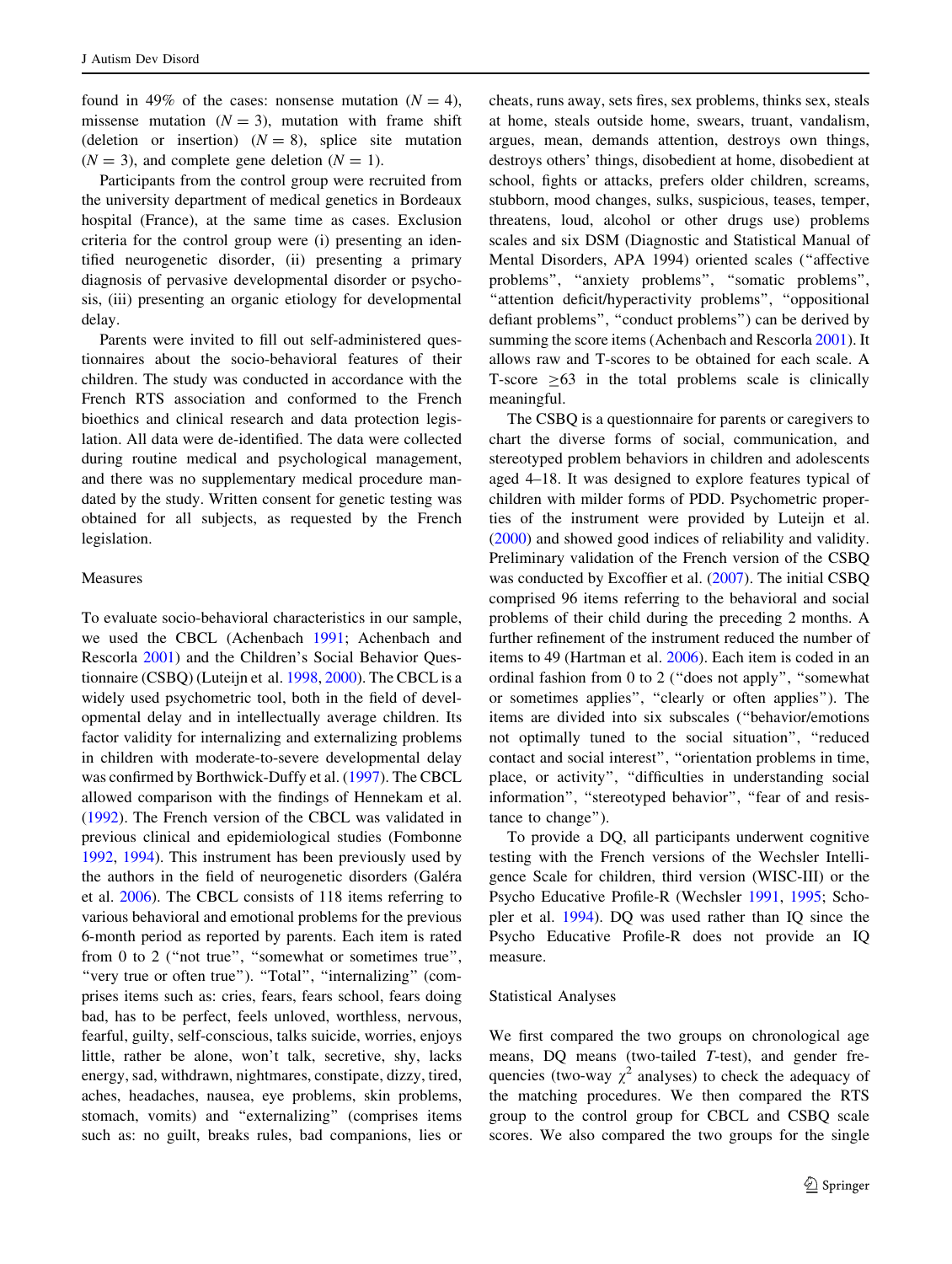items of interest (i.e. highly prevalent or described in previous research findings). For these single items and in order to assess clinically relevant problems, we constructed the dichotomous dependent variables by considering the rating 0 and 1 vs. 2. To take into account the matching procedures, we performed unconditional multivariate regressions (linear or logistic models) with DQ, age and gender as covariates. The model fit was assessed through graphical examination of residuals for linear models, and with the Hosmer and Lemeshow goodness-of-fit statistic for logistic models. Pearson's r correlations were performed to examine the relationship between cognitive level, chronological age, and socio-behavioral problems in each group. When applicable, we calculated effect sizes in order to assess the magnitude of significant differences observed between groups. For quantitative variables we computed Cohen's d-ratio. For binary variables we used the coefficient Phi. To examine a possible gene-behavior link, we finally described significant behaviors by genetic abnormalities in the CREBBP gene (RTS group with genetic abnormalities in CREBBP versus RTS group without genetic abnormalities in *CREBBP*). An alpha level of 0.05 (two-tailed) was adopted as the criterion for statistical significance. Statistical analyses were performed with S.A.S. Version 9.1. (Statistic Analysis System, version 9.1., SAS institute, Inc., Cary, NC).

# Results

Matching procedures were successful regarding chronological age  $[t(76) = 0.28, p = 0.78; RTS$  group: mean = 8.4 years, range =  $4.3 - 15.8$  years, SD = 3.4; control group: mean  $= 8.6$  years, range  $= 4.4$ –15.5 years,  $SD = 3.3$ ], DQ [t(76) = 0.75, p = 0.45; RTS group: mean  $= 46.1$  SD  $= 16.9$ ; control group: mean  $= 49.1$ , SD = 17.7], and gender  $(\chi^2(1) = 0, p = 1.0)$ .

Table 1 shows the results of multivariate regression analyses for CBCL scales.

Children with RTS did not display higher scores than controls on DSM-oriented scales or broad band scales. Children with RTS displayed lower scores than their counterparts in anxiety problems (statistically significant difference). Regarding total problems scores, there was no difference between the two groups, with 49% of children with RTS and 49% of controls showing total problems scores in the clinical range.

Table [2](#page-4-0) shows the results of multivariate regression analyses for CBCL single items of interest.

Statistically significant differences were found for ''acts too young for his/her age'', ''can't concentrate/pay attention for long'', ''overweight'', and ''poorly coordinated or clumsy'', with higher rates reported in children with RTS. Coefficients Phi for these CBCL items were respectively 0.34, 0.22, 0.22, and 0.39, which represented a moderate association. In the RTS group we found a statistically significant positive correlation between overweight and age (RTS group: Pearson's  $r = 0.48$ ,  $p < 0.01$ ; Control group: Pearson's  $r = 0.12$ ,  $p = 0.45$  and a significant negative correlation between poor coordination and DQ (i.e. worse coordination with lower DQ) (RTS group: Pearson's  $r =$  $-0.39$ ,  $p = 0.02$ ; Control group: Pearson's  $r = -0.08$ ,  $p = 0.62$ ). In the control group there was a significant negative correlation between short attention and DQ (i.e. worse attention with lower DQ) (RTS group: Pearson's  $r = -0.02$ ,  $p = 0.88$ ; Control group: Pearson's  $r = -0.39$ ,  $p = 0.01$ ).

Table [3](#page-4-0) shows CSBQ scale scores in subjects with RTS and in controls.

Most of the scale scores and total problems scores were not significantly different between the two groups. A

| <b>Table 1</b> Child Behavior<br>Checklist (CBCL) scales in<br>subjects with Rubinstein-Taybi<br>syndrome (RTS) and in control<br>subjects | Variable                                      | RTS group $(N = 39)$ | Control group ( $N = 39$ ) | $\overline{p}$ |
|--------------------------------------------------------------------------------------------------------------------------------------------|-----------------------------------------------|----------------------|----------------------------|----------------|
|                                                                                                                                            | Age in years, mean (SD)                       | 8.4(3.4)             | 8.6(3.3)                   | NS.            |
|                                                                                                                                            | Developmental Quotient (DQ)                   | 46.1(16.9)           | 49.1 (17.7)                | <b>NS</b>      |
|                                                                                                                                            | DSM oriented scales, mean (SD)                |                      |                            |                |
|                                                                                                                                            | Affective problems                            | 3.9(3.1)             | 3.7(3.4)                   | NS.            |
|                                                                                                                                            | Anxiety problems                              | 3.3(2.2)             | 4.4(2.3)                   | 0.0314         |
|                                                                                                                                            | Somatic problems                              | 1.4(1.9)             | 1.5(2.2)                   | NS.            |
|                                                                                                                                            | Attention deficit/hyperactivity problems      | 4.5(2.1)             | 4.2(2.3)                   | <b>NS</b>      |
|                                                                                                                                            | Oppositional defiant problems                 | 3.4(2.2)             | 3.5(2.1)                   | <b>NS</b>      |
|                                                                                                                                            | Conduct problems                              | 2.5(3.1)             | 3.0(3.2)                   | <b>NS</b>      |
|                                                                                                                                            | Broad band scales, mean (SD)                  |                      |                            |                |
|                                                                                                                                            | Internalizing                                 | 9.3(6.6)             | 12.2(6.9)                  | NS.            |
| Models regarding CBCL<br>variables were adjusted for age,<br>DQ, and gender<br>NS No significance                                          | Externalizing                                 | 10.8(6.6)            | 11.8(7.6)                  | NS.            |
|                                                                                                                                            | Total problems score                          | 46.5(21.9)           | 45.7(20.3)                 | NS.            |
|                                                                                                                                            | Total problems in the clinical range, $N(\%)$ | 19 (49%)             | 19 (49%)                   | <b>NS</b>      |

Table 1 Child B Checklist (CBCI subjects with Ru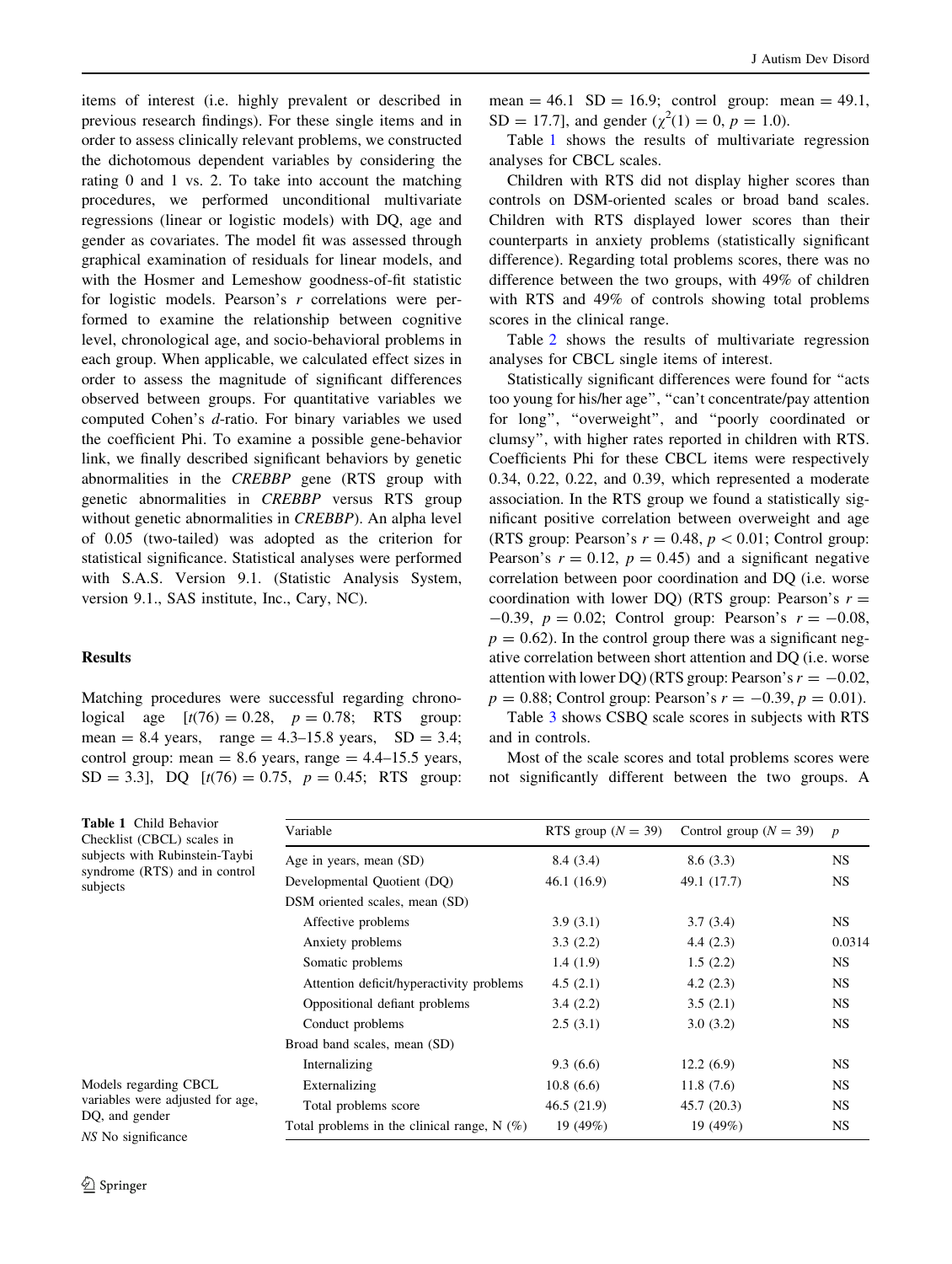<span id="page-4-0"></span>

| <b>Table 2</b> Child Behavior<br>Checklist (CBCL) single items<br>in subjects with Rubinstein-<br>Taybi syndrome (RTS) and in<br>control subjects | Variable                                                 | RTS group ( $N = 39$ ) | Control group ( $N = 39$ )                          | $\boldsymbol{p}$ |
|---------------------------------------------------------------------------------------------------------------------------------------------------|----------------------------------------------------------|------------------------|-----------------------------------------------------|------------------|
|                                                                                                                                                   | CBCL single items, $N(\%)$                               |                        |                                                     |                  |
|                                                                                                                                                   | Acts too young for his/her age                           | 29 (74%)               | 16 $(41\%)$                                         | 0.0033           |
|                                                                                                                                                   | Can't concentrate/pay attention for long                 | 31 (79%)               | 23 (59%)                                            | 0.0454           |
|                                                                                                                                                   | Would rather be alone than with others                   | 2(5%)                  | 5(13%)                                              | <b>NS</b>        |
|                                                                                                                                                   | <b>Nightmares</b>                                        | $0(0\%)$               | $0(0\%)$                                            | <b>NS</b>        |
|                                                                                                                                                   | Sleeps less than most kids                               | 2(5%)                  | $0(0\%)$                                            | <b>NS</b>        |
|                                                                                                                                                   | Sleeps more than most kids                               | 6(14%)                 | 4 $(10\%)$                                          | <b>NS</b>        |
|                                                                                                                                                   | Trouble sleeping                                         | 2(5%)                  | 1(3%)                                               | <b>NS</b>        |
|                                                                                                                                                   | Overweight                                               | 6(15%)                 | 1(3%)                                               | 0.0521           |
| Adjusted for age, DQ, and<br>gender                                                                                                               | Poorly coordinated or clumsy                             | 25(64%)                | 10(26%)                                             | 0.0015           |
|                                                                                                                                                   | Sudden changes in mood or feelings                       | 1(3%)                  | 4 $(10\%)$                                          | <b>NS</b>        |
| NS No significance                                                                                                                                | Temper tantrums or hot temper                            | 1(3%)                  | 1(3%)                                               | <b>NS</b>        |
| Table 3 Children's Social                                                                                                                         | Variable                                                 |                        | RTS group ( $N = 39$ ) Control group ( $N = 39$ ) p |                  |
| Behavior Questionnaire (CSBQ)<br>scores in subjects with<br>Rubinstein-Taybi syndrome<br>(RTS) and in control subjects                            |                                                          |                        |                                                     |                  |
|                                                                                                                                                   | CSBQ scores, mean (SD)                                   |                        |                                                     |                  |
|                                                                                                                                                   | Total problems                                           | 29.2(11.6)             | 29.0(11.1)                                          | <b>NS</b>        |
|                                                                                                                                                   | Not optimally tuned to social situation                  | 6.9(4.4)               | 7.5(4.2)                                            | <b>NS</b>        |
|                                                                                                                                                   | Reduced contact or social interest                       | 4.5(3.9)               | 6.3(4.4)                                            | 0.0491           |
|                                                                                                                                                   | Orientation problems in time/place/activity              | 4.7(2.6)               | 4.0(2.5)                                            | <b>NS</b>        |
|                                                                                                                                                   | Difficulties understanding social information $6.3(3.6)$ |                        | 6.0(2.8)                                            | <b>NS</b>        |
| Adjusted for age, DQ, and                                                                                                                         | Fear and resistance to changes                           | 2.2(1.4)               | 2.4(1.6)                                            | <b>NS</b>        |
| gender<br>NS No significance                                                                                                                      | Stereotyped behavior                                     | 4.5(3.6)               | 2.8(3.1)                                            | 0.0361           |

significantly higher score was found in children with RTS with regard to the stereotyped behavior scale. There was a medium d-ratio of 0.50 for this group difference. Regarding correlations between DQ and CSBQ scores, a significant negative correlation was found between DQ and stereotyped behavior scores in both groups (RTS group: Pearson's  $r = -0.34$ ,  $p = 0.03$ ; Control group: Pearson's  $r = -0.42$ ,  $p < 0.01$ ). Scores for reduced contact and social interest were significantly lower in children with RTS, which means better contact and social interest in RTS children versus control children.

Table [4](#page-5-0) shows CSBQ items of interest frequencies in subjects with RTS and in controls.

Significant differences were found for the motor stereotypies items ''flaps arms/hands when excited'', ''makes odd/fast movements with fingers/hands'', and "extremely pleased by certain movements/keeps doing them'', with coefficients Phi equal to 0.24, 0.29 and 0.24 respectively (moderate associations). There was no significant correlation in any group between the CBCL item poor coordination and the CSBQ items for motor stereotypies.

Within the RTS group, there was no significant difference between the groups with and without abnormalities in the *CREBPP* gene regarding chronological age  $[p = 0.09;$ RTS group with genetic abnormalities: mean  $= 7.5$  years,

 $SD = 3.0$ ; RTS group without genetic abnormalities: mean = 9.4 years,  $SD = 3.5$ ], DQ [ $p = 0.36$ ; RTS group with genetic abnormalities: mean  $= 48.4$ , SD  $= 13.9$ ; RTS group without genetic abnormalities: mean  $= 43.9$ , SD = 19.4], and gender ( $\chi^2(1) = 0.02$ ,  $p = 0.89$ ). Table [5](#page-5-0) shows significant socio-behavioral features according to genetic status.

Regarding poor coordination, there was a significantly higher prevalence in the RTS group with identified genetic abnormalities in the CREBPP gene when compared to the RTS group without genetic abnormalities, when adjusting for chronological age, DQ, and gender. We conducted further analyses by comparing each RTS subgroup to the control group for poor coordination problems. The RTS group with identified genetic abnormalities in the CREBPP gene displayed significantly worse coordination problems than the control group ( $p = 0.0005$ , coefficient phi = 0.51). The difference between the RTS group without identified genetic abnormalities in the CREBPP gene and the control group did not reach statistical significance ( $p = 0.1013$ ).

With regard to linear regression models, graphical examination of residuals indicated that the hypotheses of normality and homoscedasticity were acceptable. Hosmer and Lemeshow goodness-of-fit statistics were not significant, which indicated a good fit for the logistic models.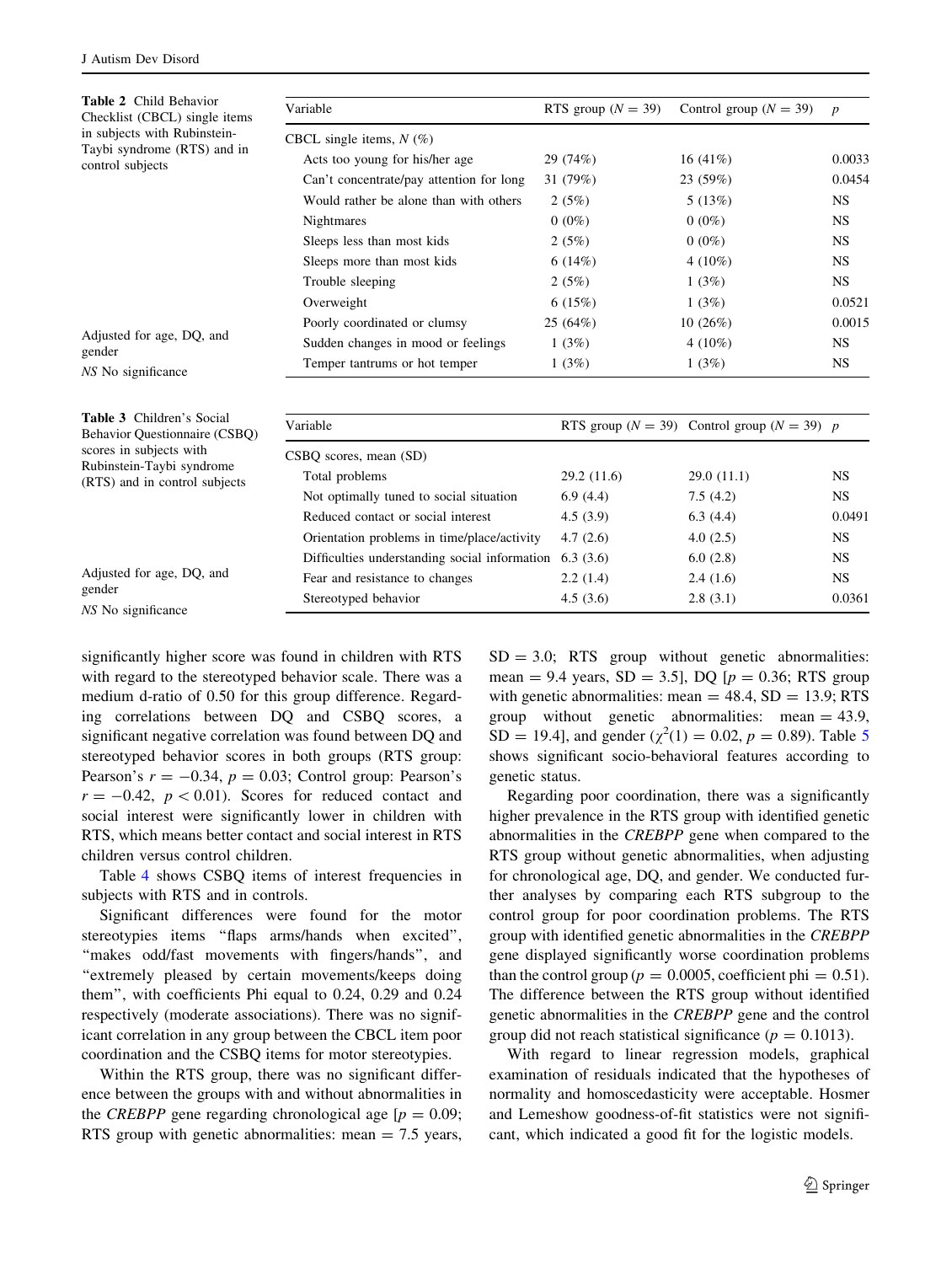<span id="page-5-0"></span>

| <b>Table 4</b> Children's Social<br><b>Behavior Questionnaire (CSBO)</b><br>single items in subjects with | Variable                                                                                       |  |  |
|-----------------------------------------------------------------------------------------------------------|------------------------------------------------------------------------------------------------|--|--|
| Rubinstein-Taybi syndrome<br>(RTS) and in control subjects                                                | Single items (Stereotyped behav)<br>Flaps arms/hands when excite<br>Makes odd/fast movements w |  |  |

| Variable                                             | RTS group<br>$(N = 39)$ | Control group<br>$(N = 39)$ | $\boldsymbol{p}$ |
|------------------------------------------------------|-------------------------|-----------------------------|------------------|
| Single items (Stereotyped behavior scale), $N(\%)$   |                         |                             |                  |
| Flaps arms/hands when excited                        | 13(33%)                 | 5(13%)                      | 0.0464           |
| Makes odd/fast movements with fingers/hands          | 12 $(31%)$              | 3(8%)                       | 0.0190           |
| Sways to and fro                                     | $0(0\%)$                | 1(3%)                       | <b>NS</b>        |
| Unusually sensitive to certain sounds                | 8(21%)                  | 3(8%)                       | NS.              |
| Pleased by movements/keeps doing them                | 13(33%)                 | 5(13%)                      | 0.0437           |
| Smells objects                                       | 3(8%)                   | 3(8%)                       | <b>NS</b>        |
| Constantly feels objects                             | 6(15%)                  | 5(13%)                      | <b>NS</b>        |
| Fascinated by certain colors/forms/moving<br>objects | 5(13%)                  | 1(3%)                       | <b>NS</b>        |

Adjusted for age, DQ, and gender NS No significance

| <b>Table 5</b> Child Behavior<br>Checklist (CBCL), Children's<br>Social Behavior Questionnaire<br>(CSBQ) single items, and<br>stereotyped scores within<br>Rubinstein-Taybi syndrome<br>(RTS) by genetic status | Variable                                            | Identified abnormality in<br>CREBBP $(N = 19)$ | No. identified abnormality in<br>CREBBP $(N = 20)$ | $\boldsymbol{p}$ |
|-----------------------------------------------------------------------------------------------------------------------------------------------------------------------------------------------------------------|-----------------------------------------------------|------------------------------------------------|----------------------------------------------------|------------------|
|                                                                                                                                                                                                                 | CBCL single items, $N(\%)$                          |                                                |                                                    |                  |
|                                                                                                                                                                                                                 | Acts too young for his/her age                      | 15(79%)                                        | 14 (70%)                                           | NS.              |
|                                                                                                                                                                                                                 | Can't concentrate/pay<br>attention for long         | 15 (79%)                                       | $16(80\%)$                                         | NS.              |
|                                                                                                                                                                                                                 | Overweight                                          | 2(11%)                                         | 4 $(20\%)$                                         | NS.              |
|                                                                                                                                                                                                                 | Poorly coordinated or clumsy                        | 15(79%)                                        | $10(50\%)$                                         | 0.0368           |
|                                                                                                                                                                                                                 | $CSBQ$ score, mean $(SD)$                           |                                                |                                                    |                  |
|                                                                                                                                                                                                                 | Stereotyped behaviours                              | 4.3(3.7)                                       | 4.8 $(3.7)$                                        | NS.              |
|                                                                                                                                                                                                                 | CSBQ single items, $N(\%)$                          |                                                |                                                    |                  |
|                                                                                                                                                                                                                 | Flaps arms/hands when<br>excited                    | 7(37%)                                         | $6(30\%)$                                          | NS.              |
|                                                                                                                                                                                                                 | Makes odd/fast movements<br>with fingers/hands      | 7(37%)                                         | 5(25%)                                             | NS.              |
| Adjusted for age, DQ, and<br>gender<br>NS No significance                                                                                                                                                       | Pleased by certain<br>movements/keeps doing<br>them | 6(32%)                                         | 7(35%)                                             | NS.              |

## Discussion

Regarding behavioral and emotional problems, CBCL results showed relatively high prevalence rates. However, CBCL scores were not significantly higher in the RTS group than in the control group. Anxiety problems were even significantly slightly lower in the RTS group. In addition, rates of behavioral problems in our study were comparable to previous findings in people displaying intellectual disability. Using the same psychometric tool (i.e. the CBCL), Dekker et al. [\(2002](#page-7-0)) found that almost 50% of children with intellectual disability had a CBCL total problem score in the deviant range. When we examined the CBCL data item by item, we found that the short attention span repeatedly described in former studies was replicated here. Interestingly, while the concentration/ attention problem was highly prevalent in the two groups, it was significantly more frequently reported as a very true or often true problem by parents of the RTS group, and was thus indicative of a possible clinically relevant issue. Furthermore, whereas a short attention span was negatively correlated with DQ in the control group, the rate was higher in the RTS group regardless of DQ. This finding of attention problems in RTS children is valuable since attention problems may impact behavioral and educational outcomes negatively. There is hence the need to consider the possible attention difficulties in children with RTS in order to take them specifically into account in the behavioral and educational management of the syndrome and to think about medication if warranted. Remarkably, some previous findings were not corroborated in our study. In particular, we did not find any significantly higher prevalence of sleep problems, mood or temper disturbances in the RTS group. Nevertheless, sleep problems should not be disregarded since obstructive sleep apnea has been found to be quite prevalent in children with RTS (Stevens [2007](#page-8-0)).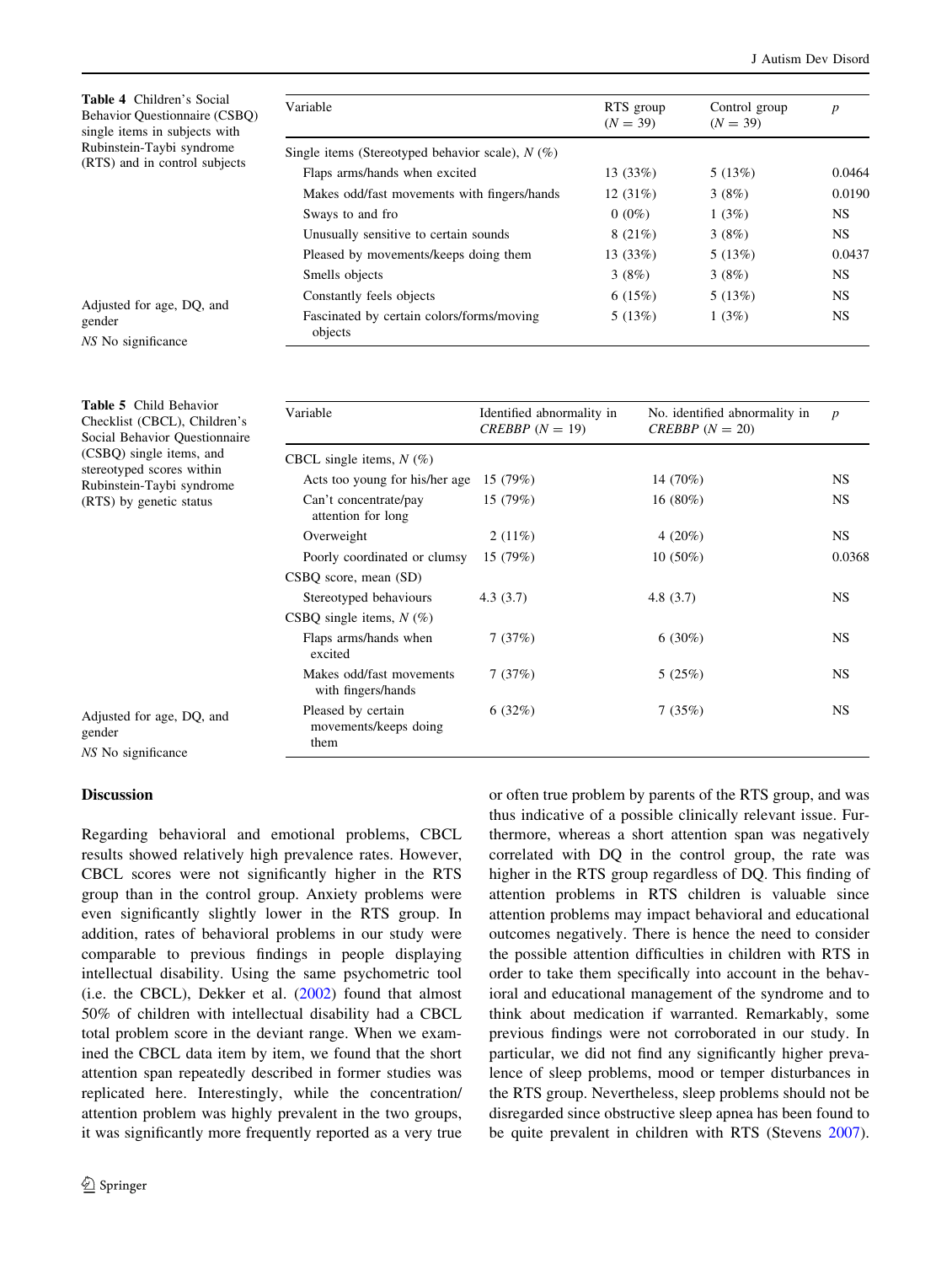Nor did we find that children with RTS would rather be alone than with others when compared to controls. It should be underlined, however, that suggestions made in other surveys arose from non-comparative data so no firm conclusions could be made.

Beyond the scope of psychopathological items, the CBCL also tapped some more general problems. Consistent with earlier knowledge, we found higher rates of parentally reported overweight and coordination/motor problems in children with RTS. With regard to growth, feeding difficulties are common in infants with RTS due to oral-motor coordination difficulties and failure to thrive. Initial growth retardation with poor weight gain during infancy often gives way to overweight in childhood and adolescence due to overfeeding (Hennekam [2006](#page-8-0); Stevens [2007\)](#page-8-0). Our results corroborate this reported tendency since we found a positive significant correlation between age and overweight in the RTS group. For this reason, growth and dietary monitoring is necessary to prevent overweight.

The finding of a significantly higher rate of motor difficulties in RTS children suggests the existence of a specific motor deficit that is not explained only by developmental delay. This is coherent with previous studies suggesting difficulties in planning motor acts and in coordination in RTS children (Goots and Liemohn [1977](#page-8-0); Hennekam et al. [1992\)](#page-8-0). Interestingly, the group with identified abnormalities in the CREBBP gene drove the significant result in the group comparison between RTS and controls for motor difficulties. This result suggests a possible CREBBP-specific effect. Prior research in animal models showed that mice bearing a mutation in the CREBBP gene exhibited impaired motor skill learning (Oliveira et al. [2006](#page-8-0)). Homozygous and heterozygous mice bearing a CREBBP mutation, homozygous and heterozygous mice bearing an EP300 mutation, and wild-type mice (without mutation) were examined on the accelerating rotarod task. Only mice bearing a CREBBP mutation (whether homozygous or heterozygous) displayed significantly decreased time on the rotarod. The authors suggested that these results were due to motor learning deficits and not to defects in muscle or locomotor capability. They hypothesized that CREB and CBP proteins could play a role in motor skill learning, possibly through transcriptional activation of genes involved in motor skill learning. Our survey is consistent with the possibility of a motor phenotype in RTS children, especially in those with a CREBBP abnormality. This hypothesis of a defect in motor skill learning is strengthened by the negative correlation between DQ and poor coordination problems in RTS children in our sample. This finding should raise awareness of the need for early identification and intervention to target motor skills in this population. It should also promote further research on motor development and learning in RTS subjects.

behavior scale score was significantly higher in the RTS group. This difference was mainly attributable to three repetitive motor behaviors, namely ''flaps arms/hands when excited'', ''makes odd/fast movements with fingers/hands'', and ''extremely pleased by certain movements/keeps doing them'', which were rated as ''clearly or often applies'' by one third of parents of RTS children. In both groups, the stereotyped behavior score was significantly negatively correlated with DQ. However, since DQ was taken into account in group comparisons, children with RTS seemed to display specific developmentally inappropriate repetitive and stereotyped movements. This is coherent with prior research that found frequent self-stimulatory behaviors such as rocking, spinning and hand-flapping (Stevens et al. [1990](#page-8-0)), thus raising the question of a possible autistic-like behavior pattern in these children. This is all the more relevant since a diagnosis of PDDNOS was evoked in one out of 13 RTS adults in the case series of Levitas and Reid [\(1998](#page-8-0)), and in a case report of an adult woman (Hellings et al. [2002](#page-8-0)). However, children with RTS have been repeatedly described as friendly and having good social competencies and communication skills. In addition, the other autistic dimensions explored by the CSBQ were not significantly higher in the RTS group. Contact/social interest was even better in RTS children since they had lower scores on the scale ''reduced contact or social interest'' (scale exploring the following: need for contact, quality of eye contact, comfort-seeking when upset, acceptance of physical contact, response to initiative by others, initiating play with other children, expression of feelings by face and body, not living in one's own world, looking up when spoken to), a result that was statistically significant. On the whole, our data do not suggest the existence of a social communication deficit in children with RTS. However, the finding of a possible specific motor stereotypies problem is noteworthy. Motor stereotypies, described not only in people with developmental disabilities but also in children without developmental problems, are thought to be due to dysfunction in cortico-striato-thalamocortical circuits (Kates et al. [2005](#page-8-0)). The possible association between motor stereotypies and RTS suggests there may be some specific effect of RTS gene defects on the pathways mediating motor stereotypies. This finding should promote further genetic and clinical investigation in this area in order to confirm this motor pattern and its molecular correlates, and to determine its eventual impairment and duration throughout development. Other findings from the CSBQ were that, contrary to previous findings, children with RTS were not significantly more often unusually sensitive to certain sounds, nor did they exhibit fear and resistance to change.

With regard to CSBQ dimensions, the stereotyped

Our survey has methodological limitations. First, the sample size was rather small, which may have obscured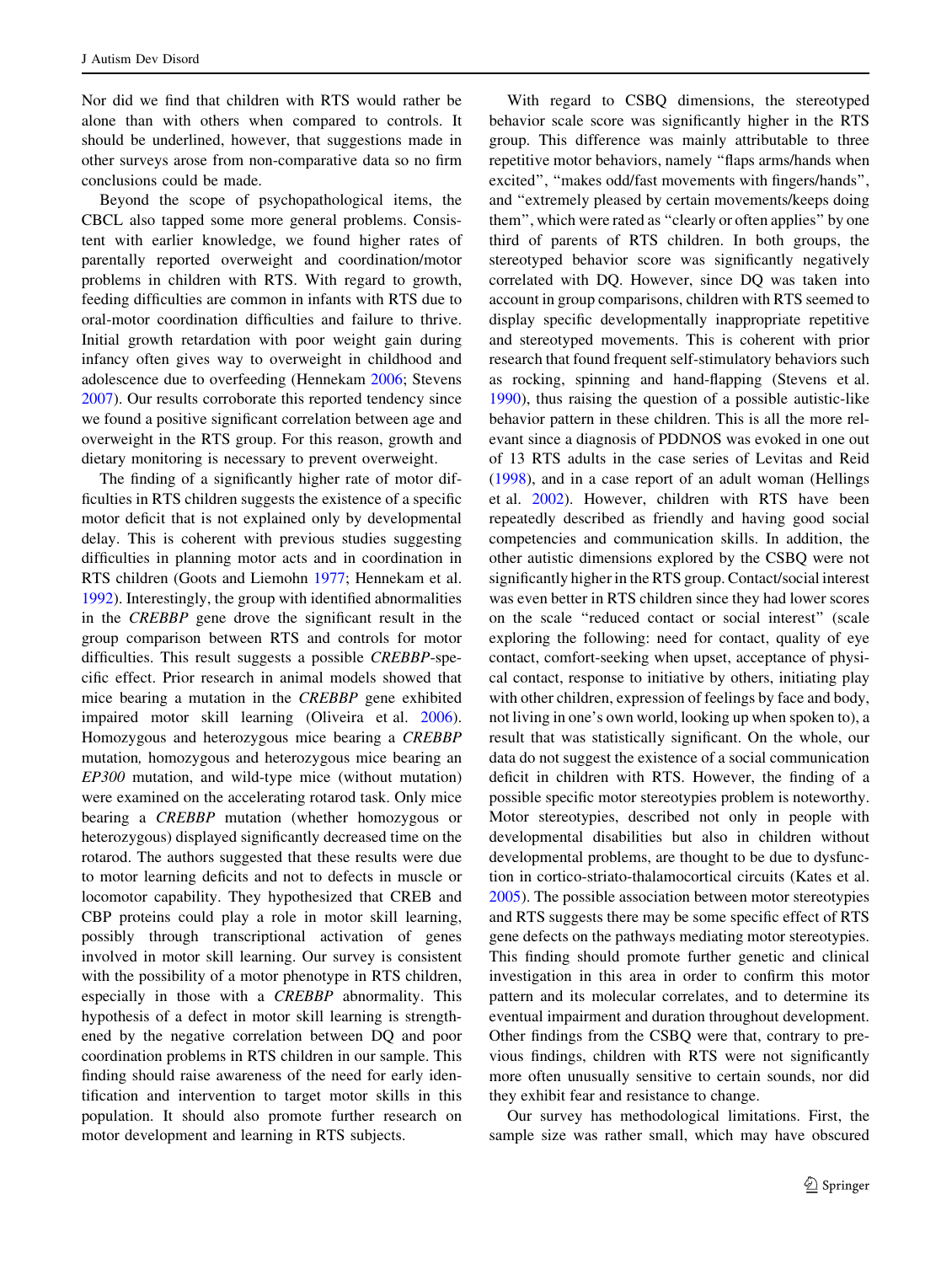<span id="page-7-0"></span>group differences in socio-behavioral features. However, prior studies were of comparable size or smaller and generally did not have any control group. Second, a selection bias might have arisen since a large number of patients were recruited through the French RTS association. Members of syndrome associations may not be representative of the whole RTS population since they are possibly the most severe cases, which could lead to an overestimation of group differences with regard to psychopathology. However, since psychopathology was not higher in children with RTS in our sample, this bias might not have applied to our data. Third, a measurement bias was possible through the use of selfadministered questionnaires to collect the data. The CBCL and CSBQ did not allow formal psychiatric diagnoses. In particular, it would have been interesting to explore the diagnostic criteria of mood disorders, obsessive/compulsive disorders, and autism spectrum through standardized diagnostic interviews. Since parents tend to underestimate psychiatric problems in their behavior-disordered children, the study could likely have been improved by having each subject assessed by a psychiatrist specializing in individuals with developmental disabilities. Nevertheless, the validity and reliability of the CBCL and CSBQ questionnaires have been verified (Achenbach and Rescorla 2001; Luteijn et al. [2000\)](#page-8-0). Fourth, the finding of a short attention span in RTS children cannot be assimilated to a diagnosis of attention deficit hyperactivity disorder because items are missing (i.e. symptoms of impulsivity and hyperactivity) and criteria of duration and impairment were not available. Fifth, we could not provide the socio-economic status of the parent group as a possible indicator of their observational abilities. Sixth, regarding motor skills and motor stereotypies, assessment was based on mere parental self-report measures. Hence, caution is needed regarding the putative association between CREBBP gene abnormality and motor problems or motor stereotypies since this conclusion was reached through weak measures. More refined evaluation using standardized tools focusing on different aspects of motor development are needed in order to confirm and characterize possible motor deficiencies or abnormal movements. Finally, we might have missed some specific behavioral patterns due to the young age of the sample. It has been suggested that behavior changes may occur in early adulthood (Hennekam [2006\)](#page-8-0). In particular, sudden mood changes, uncertain behavior, aggressiveness, and mood bipolar disorders might emerge during aging (Hellings et al. [2002](#page-8-0); Levitas and Reid [1998](#page-8-0)). Interestingly, except for short attention span and motor stereotypies, our data did not suggest any early pattern of behaviors that could be related to subsequent psychopathology. For example, children with RTS did not exhibit higher rates of internalizing or externalizing problems, mood lability or temper tantrums. Since adult studies were based on non-representative and non-comparative data,

there is a clear need to follow-up samples of RTS and control children prospectively to catch the eventual emergence of behavioral/psychiatric difficulties and observe RTS-specific evolution with age, and to try to determine which behavioral problems in childhood are possibly indicative of subsequent psychiatric conditions. If a negative psychiatric evolution arises in adulthood, it could suggest a postnatal dysfunctioning of CREBBP/EP300 genes, as hypothesized by Alarcón et al. (2004) and Hennekam ([2006\)](#page-8-0).

Despite its limitations, this report is the first sizable comparative study to focus on the socio-behavioral aspects of children with RTS. By using a matched control group of similar DQ and chronological age, we controlled for confounding factors, especially at the cognitive level. Children with RTS did not exhibit higher internalizing or externalizing behavioral problems than expected for their age/ developmental range. However, some specific behaviors were more frequently reported and are possibly of clinical relevance: (1) short attention span, (2) motor stereotypies, (3) poor coordination, and (4) overweight. Within the RTS group, the presence of an identified CREBBP gene abnormality was possibly specifically related to the motor difficulties through impaired motor skills learning. These results are important for families and professionals who may wish to address these issues. They point to the need for early assessment and management in order to enhance quality of life in children with RTS.

Acknowledgments We are grateful to the patients and parents who participated in this project. We also thank the French Rubinstein-Taybi Syndrome Association.

## References

- Achenbach, T. M. (1991). Manual for the Child Behavior Checklist 4–18 and 1991 profile. Burlington, VT: University of Vermont, Department of Psychiatry.
- Achenbach, T. M., & Rescorla, L. A. (2001). Manual for the ASEBA School-Age Forms and Profiles. Burlington, VT: University of Vermont, Research Center for Children, Youth, and Families.
- Alarcón, J. M., Malleret, G., Touzani, K., Vronskaya, S., Ishii, S., Kandel, E. R., et al. (2004). Chromatin acetylation, memory, and LTP are impaired in CBP  $+/-$  mice: A model for the cognitive deficit in Rubinstein-Taybi syndrome and its amelioration. Neuron, 42, 947–959. doi:[10.1016/j.neuron.2004.05.021](http://dx.doi.org/10.1016/j.neuron.2004.05.021).
- Borthwick-Duffy, S. A., Lane, K. L., & Widaman, K. F. (1997). Measuring problem behaviors in children with mental retardation: Dimensions and predictors. Research in Developmental Disabilities, 18, 415–433. doi[:10.1016/S0891-4222\(97\)00020-6](http://dx.doi.org/10.1016/S0891-4222(97)00020-6).
- Dekker, M. C., Koot, H. M., van der Ende, J., & Verhulst, F. C. (2002). Emotional and behavioral problems in children and adolescents with and without intellectual disability. Journal of Child Psychology and Psychiatry, and Allied Disciplines, 43, 1087–1098. doi[:10.1111/1469-7610.00235](http://dx.doi.org/10.1111/1469-7610.00235).
- Excoffier, E., Vila, G., Taupiac, E., Mouren-Simeoni, M. C., & Bouvard, M. P. (2007). Dimensional approach of social